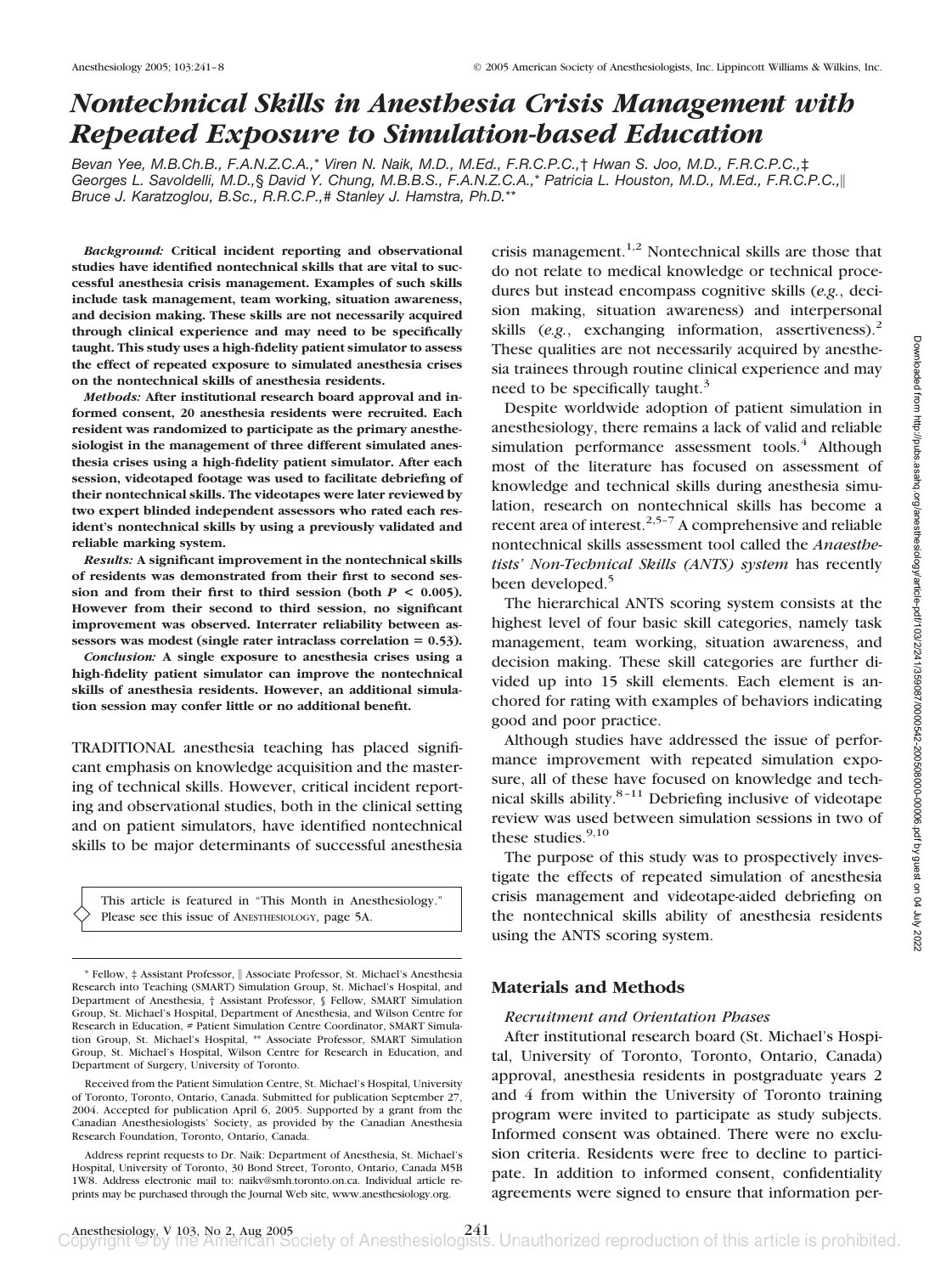taining to the simulation scenarios would not be disseminated.

Before the simulation sessions, an orientation session was held for all subjects. During an initial 1-h didactic period, crisis evolution, patient simulation, and anesthesia crisis resource management (ACRM) principles $1,3$ were discussed. Although many of the behaviors that the ANTS system addresses were discussed, there was no specific mention of the ANTS scoring system itself. Subjects then participated in hands-on familiarization with the Laerdal SimMan® simulator mannequin and monitors (Laerdal Medical Canada Ltd., Toronto, Ontario, Canada), the Datex® anesthesia machine (Datex Corporation, St. Laurent, Quebec, Canada), and the mock operating room environment. This orientation session did not include practice at crisis management during an actual scenario.

### *Interventions Phase*

Subjects attended their simulator sessions in groups of three. Each session consisted of three different scenarios. For each scenario, one subject played the role of the primary anesthesiologist, and another subject remained in an adjacent room, available as a secondary anesthesiologist if help was requested. Simulation center personnel and one of the two principal study investigators functioned as perioperative personnel in each scenario in the scripted roles of surgeon and nurse. The third subject observed the scenario in a passive role.

Each scenario consisted of a verbal handover from a principal investigator to the primary anesthesiologist that provided pertinent information such as patient history, investigations, and anesthesia and operative progress to date. A mock anesthesia record sheet containing most of this information was also provided. This principal investigator then left the operating room and directed the prescripted scenario from the control room with help from a simulator technician. The entire simulation was videotaped. A graphical display of the patient's vital signs throughout was overlaid onto the videotaped footage.

During the simulation, the primary anesthesiologist was able to call for help at any time from the secondary anesthesiologist in an adjacent room. The secondary anesthesiologist was previously instructed to be a semiactive participant (*i.e.*, perform tasks only if instructed, and not offer crisis management advice or differential diagnoses). The surgeon and nurse roles were played according to a script, and they were available to perform tasks only if instructed. The scenario concluded either with resolution of the crisis or at the discretion of the primary investigator in the control room.

Immediately after the scenario, all subjects received a videotape-assisted debriefing, guided by ACRM training principles.<sup>1,3</sup> The critique of each performance focused predominantly on nontechnical skills.

Subjects rotated through the three scenarios, taking turns at being the primary anesthesiologist, the secondary anesthesiologist, and the passive observer. A debriefing occurred after each of the three scenarios.

The subjects were kept in the same group for the duration of the study. A month later, the same group was bought back to the simulation center to participate in their second simulation session, which consisted of three different scenarios, again with debriefing after each scenario. A further month later, the group participated in their third simulation session, involving another three different scenarios. During the second and third sessions, debriefing of the performance of a given subject was not specifically targeted to areas of weakness identified during previous sessions.

Nine different anesthesia crisis scenarios were used. Although each subject participated in some capacity in all nine scenarios, each was the primary anesthesiologist in only three of them. These three scenarios, each separated in time by 1 month, formed the basis for the repeated performance assessments. In addition, the order in which subjects participated as the primary anesthesiologist was rotated over the three simulation sessions.

The scenarios used were selected from the institution's existing ACRM teaching program and included latex anaphylaxis, massive fat embolism, blocked endotracheal tube, concealed massive hemorrhage, difficult airway in a burn victim, severe intracranial hypertension, local anesthesia toxicity, malignant hyperthermia, and pipeline oxygen failure. Each scenario had a predefined sequence of when and how the crisis situation evolved. The responses to predicted therapeutic interventions were also standardized as much as possible.

#### *Assessment Phase*

Two staff anesthesiologists with expertise in simulation and ACRM principles were recruited and trained by the principal investigators to be assessors using the ANTS scoring system.<sup>5</sup>†† The assessors were not familiar with any of the subjects.

Initial assessor training consisted of providing them with the background ANTS literature<sup>2,5</sup> and the User Manual.†† They then underwent 4 h of training using the ANTS system to independently rate the videotaped performance of residents managing simulated anesthesia crises. These videotapes documented performances by residents not involved in this study working through the scenarios used for this study. The assessors were free to use the videotape rewind function at any time. After the assessment of each videotape, ANTS scores were compared, and use of the system was discussed. Although no the system was discussed. Although no the system was discussed. Although no

vember 24, 2004.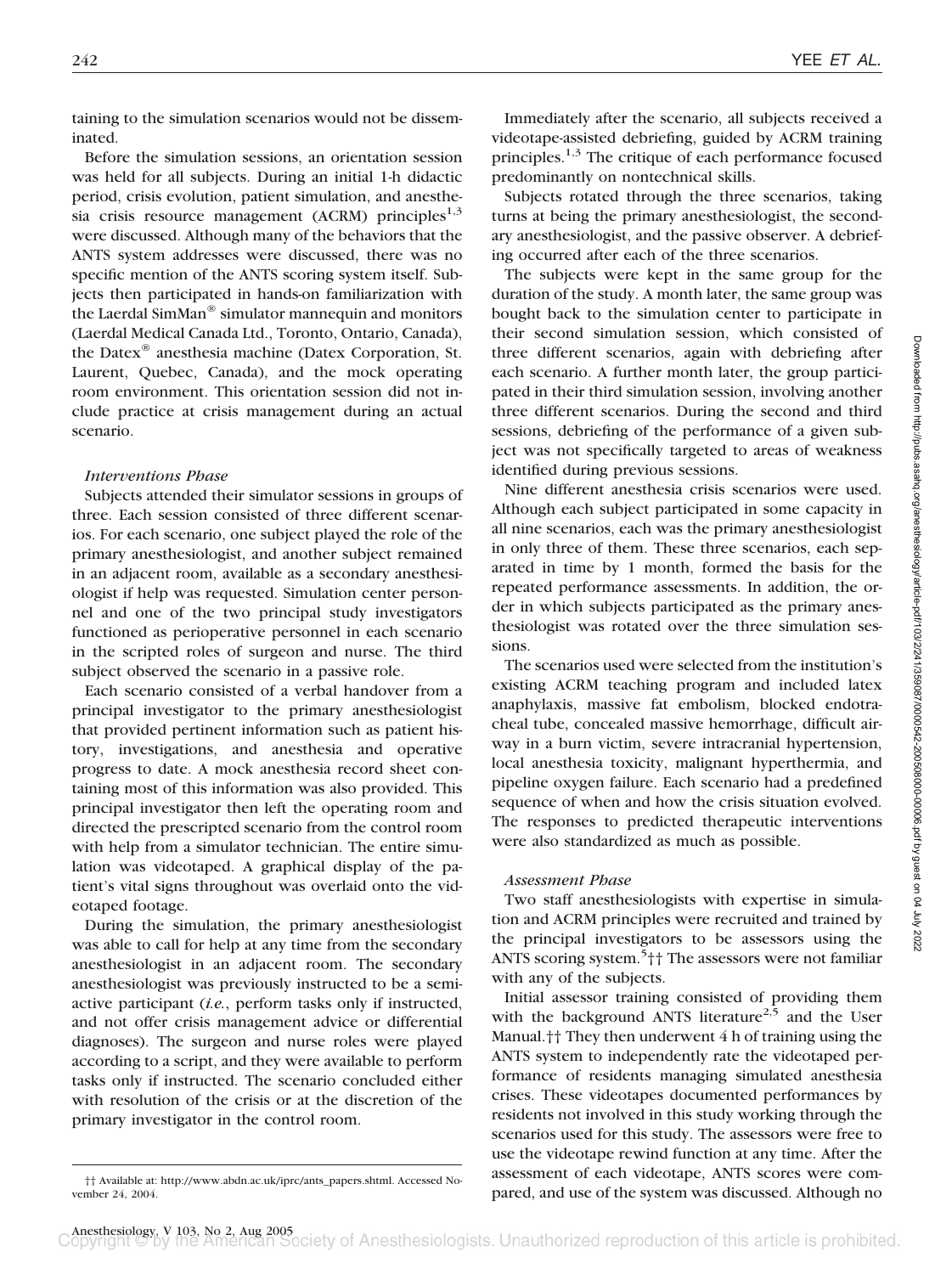#### **Table 1. Anesthetists' Non-Technical Skills System Categories and Elements**

| Category            | Element                                                                                                  |
|---------------------|----------------------------------------------------------------------------------------------------------|
| Task management     | Planning and preparing<br>Prioritizing                                                                   |
|                     | Providing and maintaining standards<br>Identifying and utilizing resources                               |
| Team working        | Coordinating activities with team members<br>Exchanging information<br>Using authority and assertiveness |
|                     | Assessing capabilities<br>Supporting others                                                              |
| Situation awareness | Gathering information<br>Recognizing and understanding<br>Anticipating                                   |
| Decision making     | Identifying options<br>Balancing risks and selecting options<br>Reevaluating                             |

formal attempt was made to calibrate the assessors, scores that diverged widely were further discussed.

The ANTS system is hierarchical and consists of the four skill categories of task management, team working, situation awareness, and decision making (table 1). Task management, for example, is defined as "skills for organizing resources and required activities to achieve goals, be they individual case plans or longer term scheduling issues."

Each skill category is further divided up in to a number of skill elements (table 1). Each skill element then has a number of different example behaviors for good and poor performance. For example, in the skill element of identifying and utilizing resources, an example of good performance is "allocates tasks to appropriate members of team," whereas one of poor performance is "overloads team members with tasks."

The behaviors observed were rated at both the category and element levels. The ANTS scoring system uses a four-point scale to describe the performance of the nontechnical skills observed (table 2). During the initial training phase, feedback by the assessors suggested this four-point scale did not provide enough scope to rate many of the observed skills. Therefore, the scale was modified to include the utilization of half points, thus

**Table 2. Anesthetists' Non-Technical Skills System Rating Scale**

| <b>Rating Label</b> | Description                                                                                                                         |
|---------------------|-------------------------------------------------------------------------------------------------------------------------------------|
| —Good               | Performance was of a consistently high<br>standard, enhancing patient safety. It could<br>be used as a positive example for others. |
| 3-Acceptable        | Performance was of a satisfactory standard<br>but could be improved.                                                                |
| 2-Marginal          | Performance indicated cause for concern.<br>Considerable improvement is needed.                                                     |
| $1 -$ Poor          | Performance endangered or potentially<br>endangered patient safety. Serious<br>remediation is required.                             |
| Not observed        | Skill could not be observed in this scenario.                                                                                       |

turning it into a seven-point scale, *i.e.*, 1, 1.5, 2, 2.5, 3, 3.5, and 4. This limitation in the ANTS has been previously observed.12

At the conclusion of the interventions phase of the study, all study videotapes were forwarded to the assessors. During the rating process, the assessors were blinded as to whether a subject was performing as the primary anesthesiologist in their first, second, or third session. They viewed and rated all videotapes independently and in random order.

## *Statistical Analysis*

Statistical analysis was performed using SigmaStat 2.03 (SPSS Incorporated, Chicago, IL). Borrowing from the psychological field, effect sizes of greater than 1.0 SD are acceptable in assessing teaching interventions.<sup>13</sup> With 20 subjects using a two-tailed  $\alpha$  of 0.0125, after a Bonferroni correction for four primary outcomes, we had 94% power to detect an effect size of 1.0 SD between the first and third simulator sessions.

The primary outcome measures used were the ANTS scores given by the assessors for the four skill categories. These category scores were analyzed parametrically using repeated-measures analysis of variance. Analyzing global rating scales parametrically, when possible, as continuous data has become convention in the educational literature because it is more powerful than nonparametric analysis.<sup>13</sup> A two-tailed  $P$  value of less than 0.0125 was considered statistically significant, after a Bonferroni correction for four independent primary outcomes. Significant results were then analyzed using a Tukey *post hoc* analysis.

The secondary outcome measures used were the ANTS scores given by the assessors for the 15 skill elements. These element scores were also compared using repeatedmeasures analysis of variance for parametric data and chisquare analysis for nonparametric data. A two-tailed *P* value of less than 0.05 was considered statistically significant for multiple secondary outcomes. Significant results were then analyzed using a Tukey *post hoc* analysis.

Interrater reliability for the two ANTS assessors was evaluated using intraclass correlation over the range of data, with a two-tailed *P* value of less than 0.05. Interrater reliability was measured at both the category and element levels.

## **Results**

## *Demographics*

Twenty-seven subjects were approached to take part in this study. Twenty subjects completed three scenarios as the primary anesthesiologist and had adequate videotaped footage available for subsequent analysis. Of the 20 subjects who formed the basis for this study, there was an even distribution of 10 second-year and 10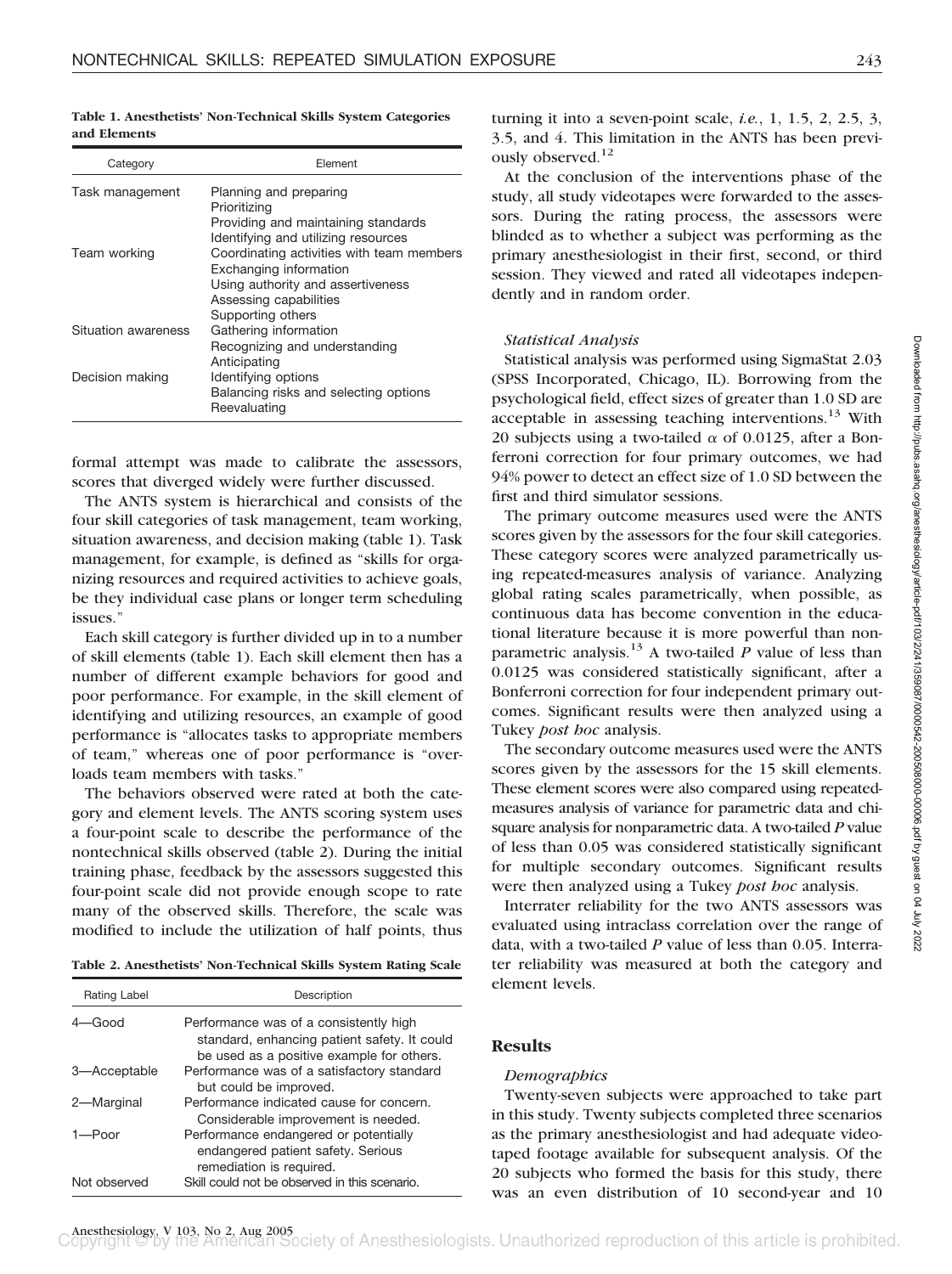|  |  |  | Table 3. Comparisons between Second- and Fourth-year Residents |
|--|--|--|----------------------------------------------------------------|
|  |  |  |                                                                |

|                                                    | Second-year Residents ( $n = 10$ ) | Fourth-year Residents ( $n = 10$ ) | P Value |
|----------------------------------------------------|------------------------------------|------------------------------------|---------|
| Male:female                                        | 9:1                                | 6:4                                |         |
| No. of subjects with previous simulator experience | 2                                  | 9                                  |         |
| First session (pretest)                            |                                    |                                    |         |
| Task management                                    | $2.25 \pm 0.72$                    | $2.45 \pm 0.55$                    | 0.49    |
| Team working                                       | $2.25 \pm 0.72$                    | $2.65 \pm 0.53$                    | 0.17    |
| Situation awareness                                | $2.10 \pm 0.81$                    | $2.60 \pm 0.66$                    | 0.15    |
| Decision making                                    | $2.15 \pm 0.67$                    | $2.55 \pm 0.50$                    | 0.20    |
| Second session                                     |                                    |                                    |         |
| Task management                                    | $2.90 \pm 0.35$                    | $3.25 \pm 0.59$                    | 0.10    |
| Team working                                       | $2.85 \pm 0.34$                    | $3.20 \pm 0.48$                    | 0.12    |
| Situation awareness                                | $3.00 \pm 0.24$                    | $3.10 \pm 0.62$                    | 0.52    |
| Decision making                                    | $2.85 \pm 0.34$                    | $3.05 \pm 0.50$                    | 0.31    |
| Third session                                      |                                    |                                    |         |
| Task management                                    | $2.95 \pm 0.44$                    | $3.15 \pm 0.47$                    | 0.34    |
| Team working                                       | $2.90 \pm 0.62$                    | $3.25 \pm 0.59$                    | 0.21    |
| Situation awareness                                | $3.00 \pm 0.41$                    | $3.25 \pm 0.72$                    | 0.15    |
| Decision making                                    | $2.90 \pm 0.39$                    | $3.05 \pm 0.60$                    | 0.52    |

Data are expressed as mean  $\pm$  1 SD.

fourth-year residents. A greater number of male subjects participated in the study, reflective of the demographics of our anesthesia training program (table 3).

## *Primary Outcome Measures: Category Scores*

The ANTS results from the first sessions are most representative of preintervention control scores, as preexisting skill levels in the residents before additional training was assessed. The scores from the second session correspond to the additional skills acquired from the previous session's training. The scores from the third session should correspond to the additional skills obtained from the second session's training (table 3).

For each of the four skill categories of task management, team working, situation awareness, and decision making, there was significant improvement in the mean scores of subjects between their first and second sessions (all  $P \le 0.005$ ) and their first and third sessions (all  $P \leq 0.005$ ; fig. 1). These results represent the effect of the intervention of a single simulation session with debriefing. No significant differences were seen in the mean category scores between their second and third sessions (all  $P =$  not significant; fig. 1), representing the effect of the additional intervention of a further simulation session with debriefing 1 month later.

## *Secondary Outcome Measures: Element Scores*

At the element level, for all 15 of the nontechnical skill elements, there were significant improvements in the mean scores of subjects between their first and second sessions (all  $P \le 0.05$ ) and their first and third sessions (all  $P \le 0.05$ ; figs. 2–5). No significant differences were seen in the mean element scores between their second and third sessions (all  $P =$  not significant; figs. 2–5).



#### Non-Technical Skill Categories

**Fig. 1. Effect of repeated exposure to patient simulation on the four primary non**technical skill categories. NS = not signif**icant.**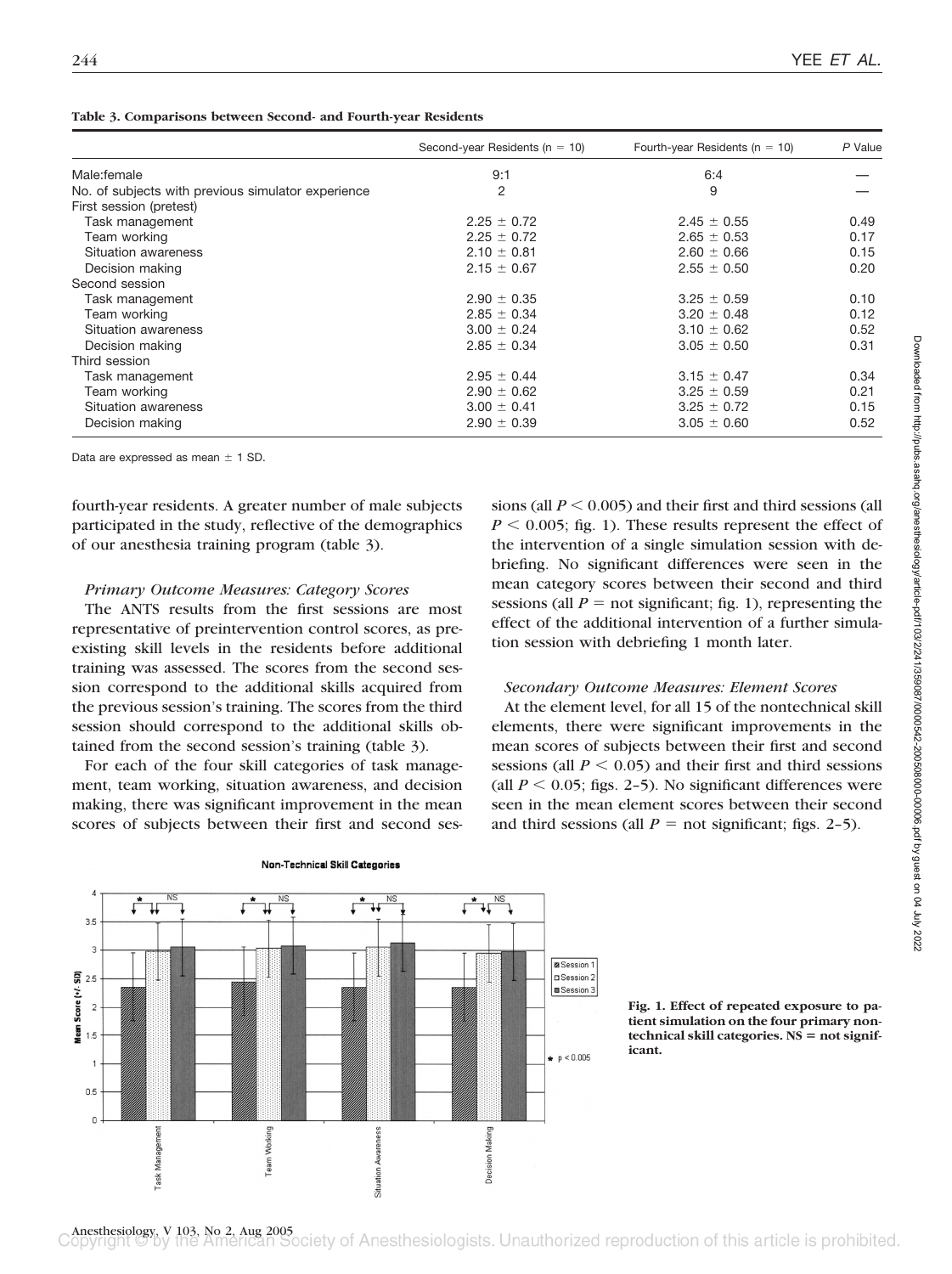

#### **Task Management Elements**

#### *Interrater Reliability*

**cant.**

**Fig. 2. Effect of repeated exposure to patient simulation on the secondary task**  $$ 

At the category level, across the four categories, interrater reliability overall was acceptable (single rater intraclass correlation =  $0.53$ ;  $P < 0.001$ ). At the element level, across the 15 elements, interrater reliability was modest (single rater intraclass correlation  $= 0.50; P \leq$ 0.001).

#### *Second- versus Fourth-year Residents*

Mean category scores for the first, second, and third sessions tended toward higher scores for fourth-year residents as compared with second-year residents, but this was not statistically significant (table 3).

#### **Discussion**

Anesthesia education using patient simulation modeled on ACRM-type courses involving scenario-based teaching with debriefing has become widespread among many anesthesia residency training programs. Demonstrating the benefit of this type of simulation based education has been problematic.

The results from our study suggest that a single simulation session improves the nontechnical skills of residents. An additional simulation session 1 month later seems to confer little or no additional benefit.

However, before removing additional simulation sessions from a curriculum, some additional points should be considered. First, we did not observe a ceiling effect in the evaluation of nontechnical skills, because residents did not achieve the maximum score by the third session. This suggests opportunities exist for further improvement in these skills. Second, studies in simulation have not yet examined the optimal interval between training sessions to achieve and maintain proficiency in ACRM. Currently, many centers conduct successive



#### **Team Working Elements**

**Fig. 3. Effect of repeated exposures to high-fidelity patient simulation on the secondary team working elements. NS not significant.**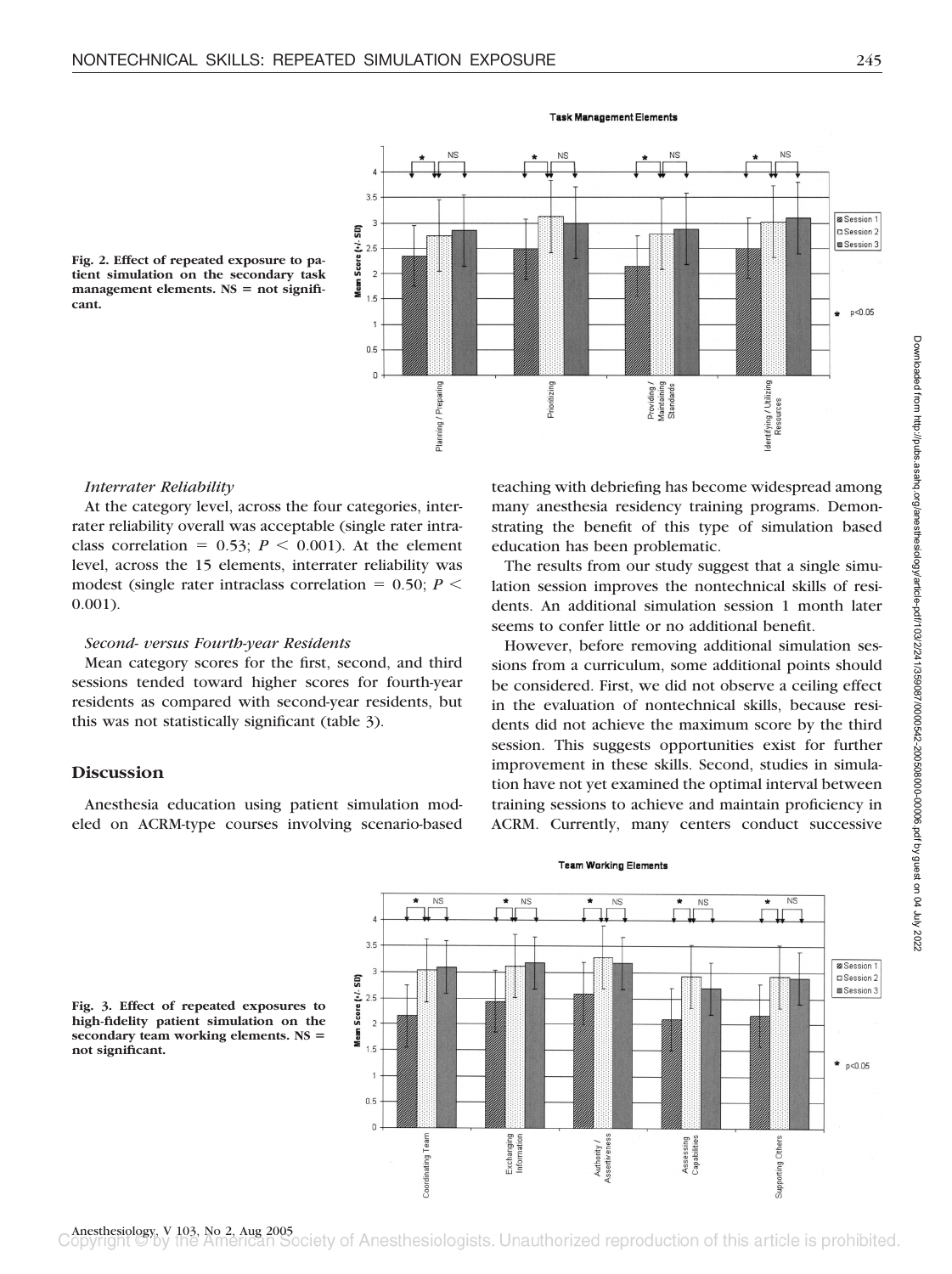

**Situation Awareness Elements** 



ACRM training sessions over a period of years (typically one full-day course per year), using modules incorporating more ACRM-related concepts and more complex scenarios and involving more of the anesthesia subspecialties. It is possible that the short interval between our simulation sessions was inadequate to show ongoing improvement in nontechnical skills.

There were several design and methodologic limitations to this study. Our study lacked a control group without serial exposure to simulation and debriefing. Therefore, we cannot determine whether the improvements in nontechnical skills were due to repeated exposure to a simulation environment, to debriefing, or to both. Studies of skills improvement through simulation must attempt to control for familiarity of the simulation environment, so that observed improvements in performance are not entirely attributed to greater experience with the test modality.<sup>14</sup> An attempt was made to control for this by introducing an orientation session before formal commencement of the study.

Our scenarios were subjectively judged to be equally difficult by investigators with expertise in simulation, recognizing that creating scenarios of equal complexity is challenging. Hence, some of our scenarios may have advantaged more senior trainees with greater medical knowledge and clinical experience. However, the randomization of scenarios should have minimized this potential bias.

In our study, the secondary anesthesiologist was instructed to perform tasks only if instructed to, and not to assume the leadership role of the primary anesthesiologist. This modification from clinical practice was incorporated so that the scenarios involving relatively passive and less verbal primary anesthesiologists were not taken over by secondary anesthesiologists of a more vocal and aggressive disposition. The study design aimed to inves-



#### **Decision Making Elements**

**Fig. 5. Effect of repeated exposure to patient simulation on the secondary deci**sion-making elements. NS = not signifi**cant.**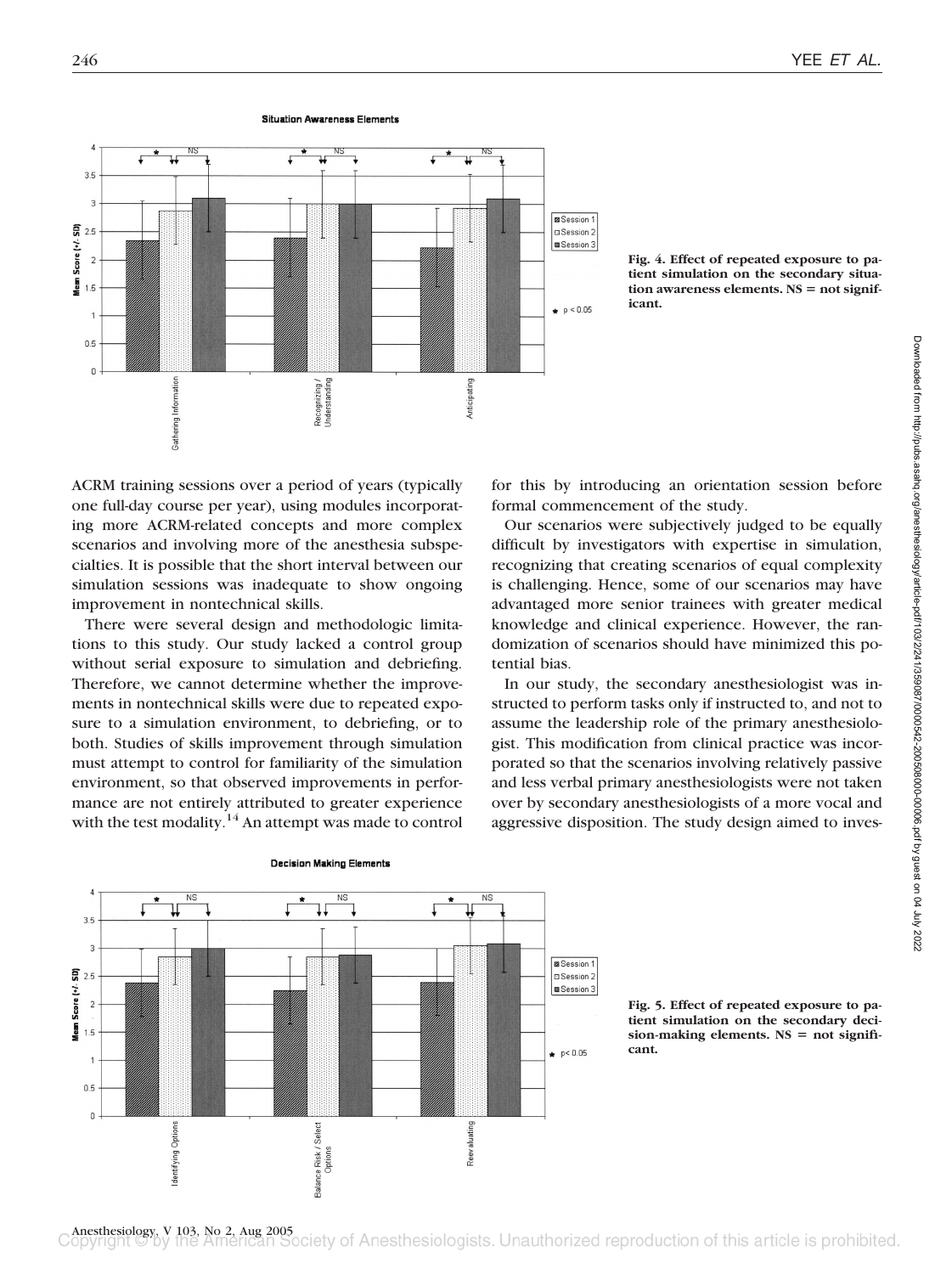tigate an individual's serial performance as a team leader rather than the overall team performance within a mutually cooperative environment.

The design of this study necessitated that subjects attend in groups of three during each simulation session. Although within each session each subject was the primary anesthesiologist in only one scenario, he or she was involved in some capacity for all three of the scenarios and took part in three debriefings. It is probable that subjects not only learned nontechnical skills from the scenario and debriefing in which they were the primary anesthesiologist, but they also learned passively from their participation in the other scenarios. We attempted to control for the effect of passive learning by rotating the order in which subjects participated as the primary anesthesiologist over the three simulation sessions.

Although we were not able to demonstrate any statistically significant difference in the mean category scores between second- and fourth-year residents, the results trend toward superior nontechnical skills performance in fourth-year residents. This trend was seen in all categories and elements and in all three of the simulation sessions. This is not surprising, because almost all of the fourth-year residents had a single previous remote simulator experience. The greater nontechnical ability of the senior residents may have occurred through a combination of an increased familiarity with ACRM and the simulation environment, and greater clinical experience. This study was not powered to demonstrate statistically significant differences between junior and senior residents. A larger study may have allowed us to demonstrate statistically significant differences in performance between the groups of residents.

Anesthesia crisis management should ideally combine cognitive and interpersonal skills with medical knowledge and procedural skills. The two domains are interdependent. However, the significance of this interdependence is somewhat variable. Gaba *et al.*<sup>6</sup> ‡‡ examined the relation between technical and behavioral (nontechnical) performance and showed a general trend of correlation, but with some outlying values. Although their study looked more at team rather than individual performance, most groups showed that the levels of technical and behavioral performance tended to match. One pattern of outliers were groups that worked poorly as a team and thus had low behavioral scores, but had good technical scores that resulted from the individual efforts of only a few members. A single group that had good behavioral and team processes but a lack of collective knowledge, such that a poor technical score resulted, represented the other outlier pattern. Weller *et al.* <sup>7</sup> also demonstrated good correlation between behavior and

knowledge using a simple global rating scale. Difficulty therefore arises in attempting to devise a performance assessment tool, such as the ANTS system, that exclusively measures nontechnical skills ability.

Validity and reliability must be present before an evaluative tool, such as the ANTS system, becomes widely adopted. Initial evaluative studies with the ANTS system have suggested that it is a reliable and usable measure of nontechnical skills ability in the simulator environment and fulfils some aspects of validity.5 *Construct validity* refers to the extent to which a test reflects the concept that is being tested, and it is verified if the test results are in keeping with expectation. The results of this study imply that the ANTS scoring system has construct validity. The expectation was that repeated simulation, debriefing, and nontechnical skills teaching would result in demonstration of improved nontechnical skills ability. This was confirmed by the statistically significant improvement in mean category and element scores from the first to the second and from the first to the third sessions.

With regard to reliability, previous studies have shown that the variability between raters when assessing nontechnical skills is greater than when assessing technical skills.<sup>6,7</sup> Although the ANTS authors found satisfactory interrater reliability, they mentioned that it was not ide $a^{5}$  In this study, despite the primary investigators and assessors having limited familiarity with the ANTS tool, the interrater reliability was modest and acceptable.

However, the ANTS performance assessment tool does have limitations. Although it is used predominantly for assessment of nontechnical skills, some of the categories and elements are inherently linked to medical knowledge and expertise. For example, the element of providing and maintaining standards is defined as "supporting safety and quality by adhering to accepted principles of anesthesia; following where possible, codes of good practice, treatment protocols or guidelines, and mental checklists." Moreover, how a subject is rated in the element of using authority and assertiveness is influenced by the appropriateness of their diagnosis and management strategy. In our study, we acknowledge that the evaluation of nontechnical skills in certain elements may have been influenced by the subject's medical knowledge.

Some additional criticisms of the ANTS system have been raised in a recent review.<sup>12</sup> The ANTS system does not differentiate between those nontechnical skills needed for different scenarios, because it assumes that these skills are completely generic and context free. It also makes no distinction between required nontechnical skills in a given clinical setting and the generic set of nontechnical skills.

Ideally, improved skills in the simulator would translate into improved ability in real clinical situations, thus validating ACRM simulation training. However, evidence for this is lacking because of difficulties in creating and

<sup>‡‡</sup> See Web site addendum to Gaba *et al.*, <sup>6</sup> available at: http://www. anesthesiology.org. Accessed November 24, 2004.